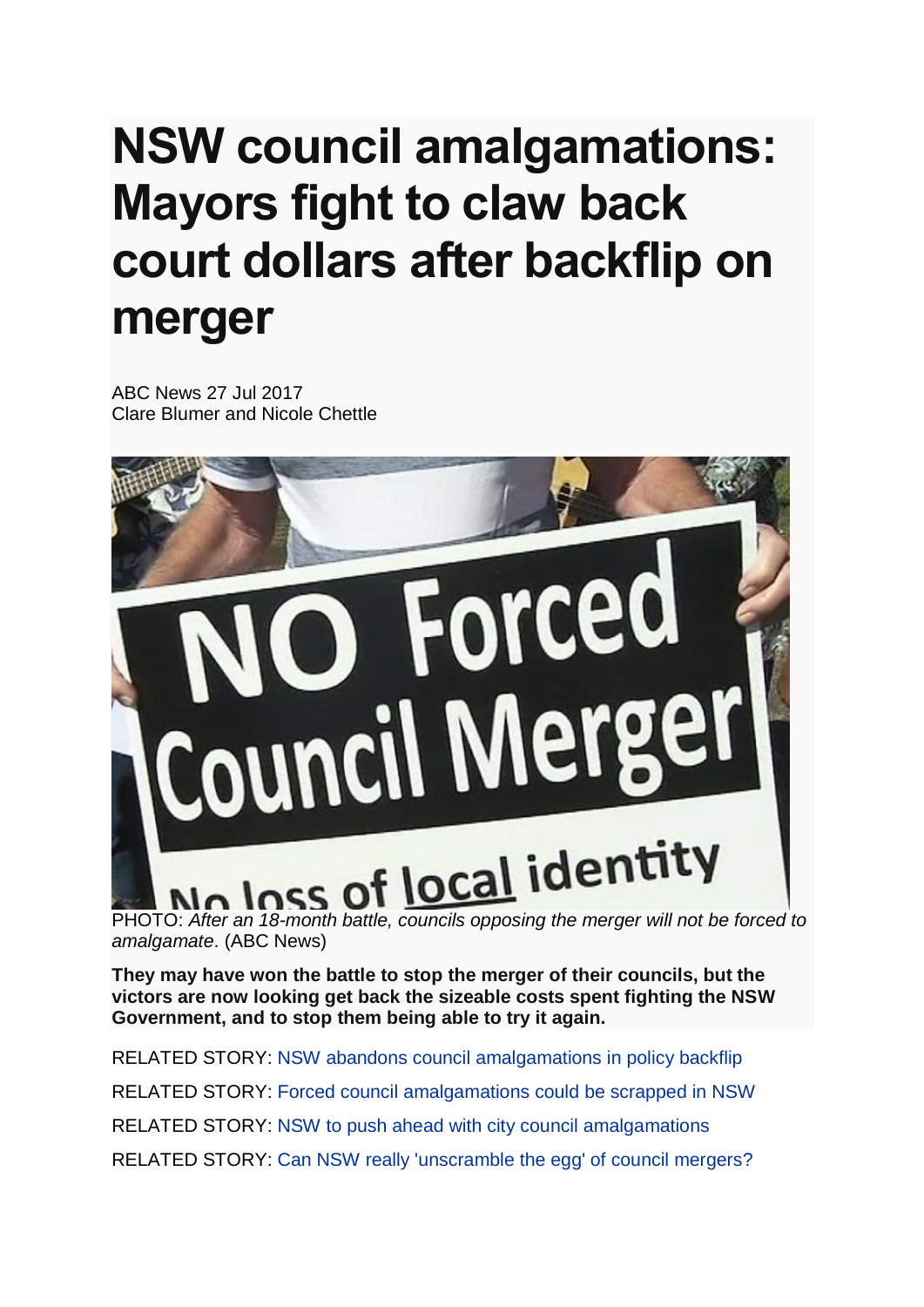"This is not over yet," the spokesman for Save Our Councils (SOC) Phil Jenkyn said.

*"No government will ever take on the community again like this disgraced government has over the last two years: Baird and Berejiklian. They will, in the history books, be forever condemned."*

He and other leaders opposing the amalgamations were celebratory but already pitching the new battle grounds:

- Claiming back court costs from the State Government
- Proposing the de-amalgamation of the already merged councils
- New legislations that council would not be able to be forced into merging in the future.

## Govt's 'B-Grade gymnast' backflip



PHOTO: *[Greens MP David Shoebridge \(in a suit\) with merger protesters in](http://www.abc.net.au/news/2017-07-27/opposition-to-council-amalgamations/8750348) 2015.* [\(ABC News: Sarah Gerathy\)](http://www.abc.net.au/news/2017-07-27/opposition-to-council-amalgamations/8750348)

[Premier Gladys Berejiklian announced in February](http://www.abc.net.au/news/2017-02-14/nsw-government-to-proceed-with-city-council-mergers-not-regional/8268340) her government would scrap forced mergers for the country councils fighting back.

Today, [she announced the same concession for the metropolitan councils](http://www.abc.net.au/news/2017-07-27/council-amalgamations-scrapped-in-nsw-after-government-backflip/8748164) of Mosman, Willoughby, North Sydney, Lane Cove, Hunters Hill, Ryde, Strathfield, Canada Bay, Burwood, Ashfield, Ku-ring-gai, Hornsby, Woollahra, Randwick and Waverley.

Greens MP David Shoebridge said he would be pushing for the legislation to be changed, and for councils to get money back from their protracted fights.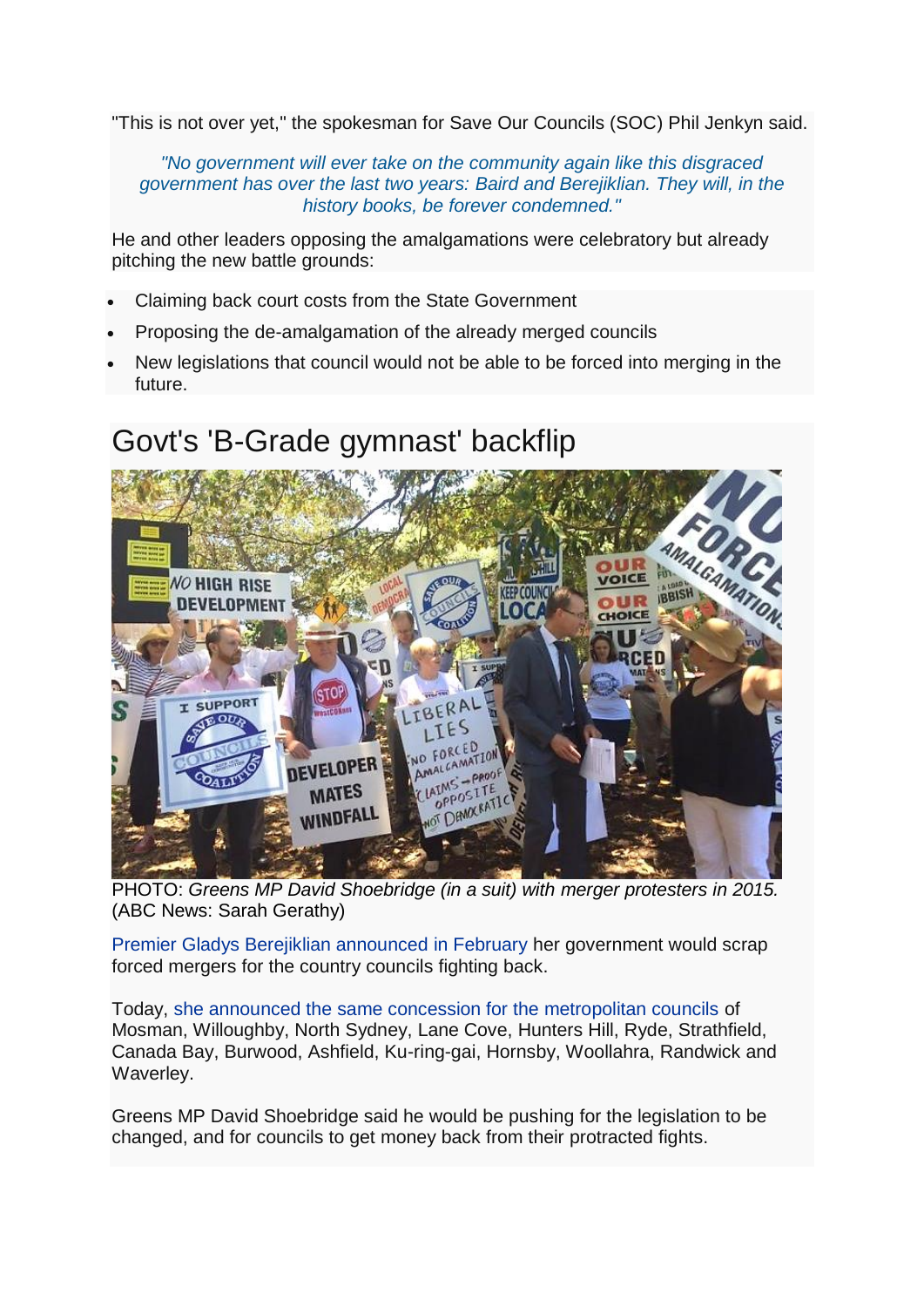Mr Shoebridge described the Government's change of policy as another "backflip", likening it to their policies on greyhounds.

*"Like some B-grade gymnast they've put another back flip together on local councils."*

"This has been forced up on them by a united campaign."

Labor's Peter Primrose said: "The war will continue."

Mr Primrose said the only reason the Liberal and National parties had sidelined the difficult amalgamations was so they could smooth their path for the next state election and not because they cared for the community.

## Councils want their costs back

"This is a great day for local democracy, a great day," Councillor Toni Zeltzer, Mayor of Woollahra Council said.

"Our community strongly opposed the mergers. There were good reasons and we fought the fight on their behalf," she told a small crowd, who cheered for the day's success.

*"This is a very pleasing decision."*



PHOTO: *[In February, the Premier said she would leave the opposing country](http://www.abc.net.au/news/2017-07-27/merger-protest-in-molong/8750356) councils unmerged*. [\(ABC: Melanie Pearce\)](http://www.abc.net.au/news/2017-07-27/merger-protest-in-molong/8750356)

Woollahra was a powerful player in the fight against the NSW Government's forced merger, with its claim making its way to the High Court in Canberra.